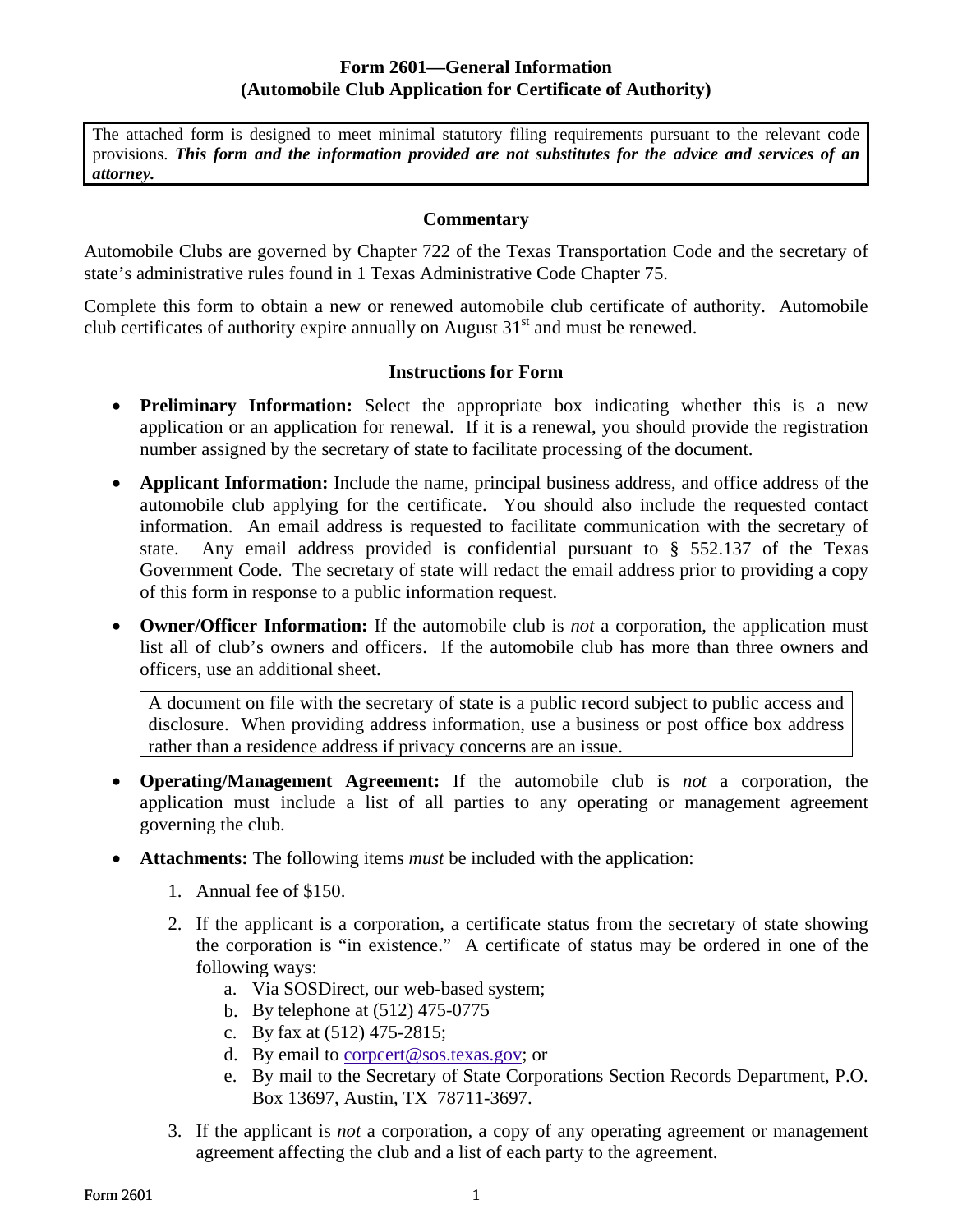- 4. Proof of a \$25,000 security deposit. The security may be in the form of (1) a certified check or money order made payable to the secretary of state; (2) a bond payable to the state, executed by a corporate surety licensed to do business in Texas, and meeting the conditions set forth in Section  $722.005(a)(3)$ , Texas Transportation Code; or (3) a certificate of deposit with assignment to the secretary of state.
- 5. A certified copy of each service contract plan that the automobile club is offering to its members.
- 6. If the automobile club provides participation in a group accidental injury or death policy, a copy of the certificate of participation.

Note: Automobile clubs are also required to file changes to service contracts with the secretary of state.

- **Execution:** A person who is authorized to sign on behalf of the person or entity applying for the automobile club certificate of authority must sign and date the application before a notary public or other official who has authority to administer an oath.
- **Payment and Delivery Instructions:** The annual fee for the Automobile Club Certificate of Authority is **\$150**. Fees may be paid by personal checks, money orders, LegalEase debit cards or American Express, Discover, MasterCard, and Visa credit cards. Checks or money orders must be payable through a U.S. bank or financial institution and made payable to the secretary of state. Fees paid by credit card are subject to a statutorily authorized convenience fee of 2.7 percent of the total fees.

The completed form along with the fee, certificate of status or operating/management agreement, if required, proof of security, service contract plan, and certificate of participation, if required, may be mailed to Registrations Unit, P.O. Box 13550, Austin, Texas 78711-3550 or delivered to the James Earl Rudder Office Building, 1019 Brazos, Austin, Texas 78701. The secretary of state will issue a certificate of authority upon filing of a completed application.

Revised 02/2012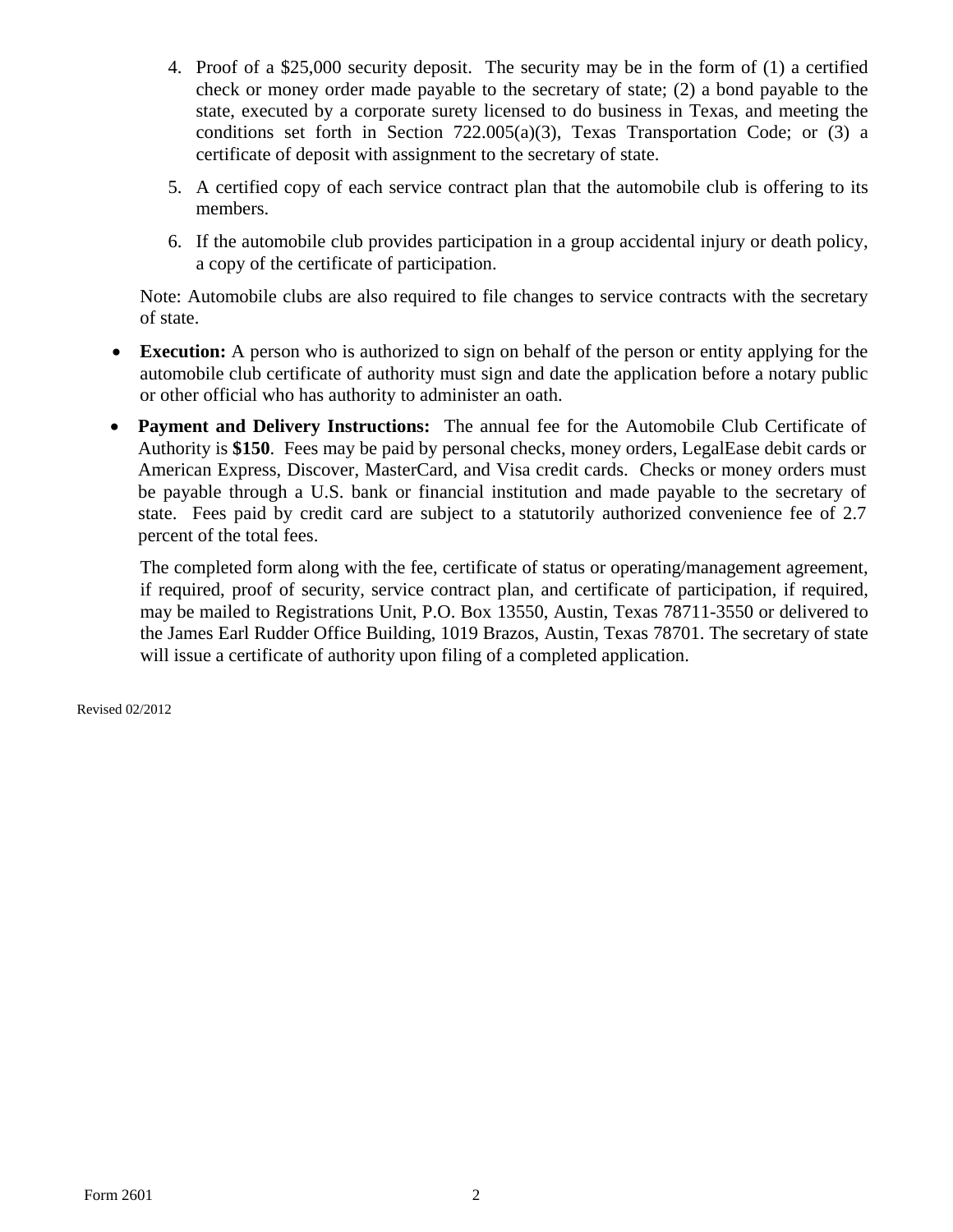| Form #2601<br>Rev. 02/2012                                                                                                                                                |                                                                                                                                                                                                                                                                                            | This space reserved for office use |
|---------------------------------------------------------------------------------------------------------------------------------------------------------------------------|--------------------------------------------------------------------------------------------------------------------------------------------------------------------------------------------------------------------------------------------------------------------------------------------|------------------------------------|
| Submit to:<br><b>SECRETARY OF STATE</b><br><b>Registrations Unit</b><br>P O Box 13550<br>Austin, TX 78711-3550<br>512-475-0775<br>512-475-2815 - Fax<br>Filing Fee: \$150 | <b>AUTOMOBILE CLUB</b><br><b>CERTIFICATE OF AUTHORITY</b><br><b>APPLICATION / RENEWAL</b>                                                                                                                                                                                                  |                                    |
| <b>Application for New Registration</b>                                                                                                                                   |                                                                                                                                                                                                                                                                                            |                                    |
| Application for Renewal of Registration                                                                                                                                   | <b>Registration Number:</b>                                                                                                                                                                                                                                                                |                                    |
|                                                                                                                                                                           | <b>Applicant Information</b>                                                                                                                                                                                                                                                               |                                    |
| Automobile Club Name:                                                                                                                                                     |                                                                                                                                                                                                                                                                                            |                                    |
| Contact Name:                                                                                                                                                             |                                                                                                                                                                                                                                                                                            |                                    |
| <u> 1989 - Johann Stein, marwolaethau a bh</u><br>Phone:                                                                                                                  | $\text{Fax:}\_\_\_\_\_\_\_\_\$                                                                                                                                                                                                                                                             |                                    |
| Principal Business Address:                                                                                                                                               |                                                                                                                                                                                                                                                                                            |                                    |
| <b>Street</b>                                                                                                                                                             | City                                                                                                                                                                                                                                                                                       | State Zip                          |
| Office Address (if different from above):                                                                                                                                 |                                                                                                                                                                                                                                                                                            |                                    |
| <b>Street</b>                                                                                                                                                             | City                                                                                                                                                                                                                                                                                       | State Zip                          |
| Is the automobile club a corporation?                                                                                                                                     |                                                                                                                                                                                                                                                                                            | Yes<br>N <sub>o</sub>              |
|                                                                                                                                                                           | Does the club provide participation in a group accidental injury or death policy?                                                                                                                                                                                                          | Yes<br>N <sub>o</sub>              |
| ownership interest and write the office held if the person is an officer.<br>Name:                                                                                        | <b>Owner/Officer Information</b><br>Complete this section only if the automobile club is not a corporation. List each person who holds an ownership interest in<br>the automobile club and each person who is an officer of the club. For "Position," write "owner" if the person holds an |                                    |
| <b>Mailing Address:</b>                                                                                                                                                   |                                                                                                                                                                                                                                                                                            |                                    |
|                                                                                                                                                                           |                                                                                                                                                                                                                                                                                            |                                    |
| <b>Street</b>                                                                                                                                                             | City                                                                                                                                                                                                                                                                                       | State<br>Zip                       |
| Name:                                                                                                                                                                     | Position:                                                                                                                                                                                                                                                                                  |                                    |
| <u> 1980 - Andrea Station Barbara (b. 1980)</u>                                                                                                                           |                                                                                                                                                                                                                                                                                            |                                    |
| <b>Mailing Address:</b>                                                                                                                                                   |                                                                                                                                                                                                                                                                                            |                                    |
| <b>Street</b>                                                                                                                                                             | City                                                                                                                                                                                                                                                                                       | State Zip                          |
| Name:<br><u> 1989 - Johann Barn, mars ar breithinn ar breithinn ar breithinn ar breithinn ar breithinn ar breithinn ar br</u>                                             | Position:                                                                                                                                                                                                                                                                                  |                                    |
| <b>Mailing Address:</b>                                                                                                                                                   |                                                                                                                                                                                                                                                                                            |                                    |